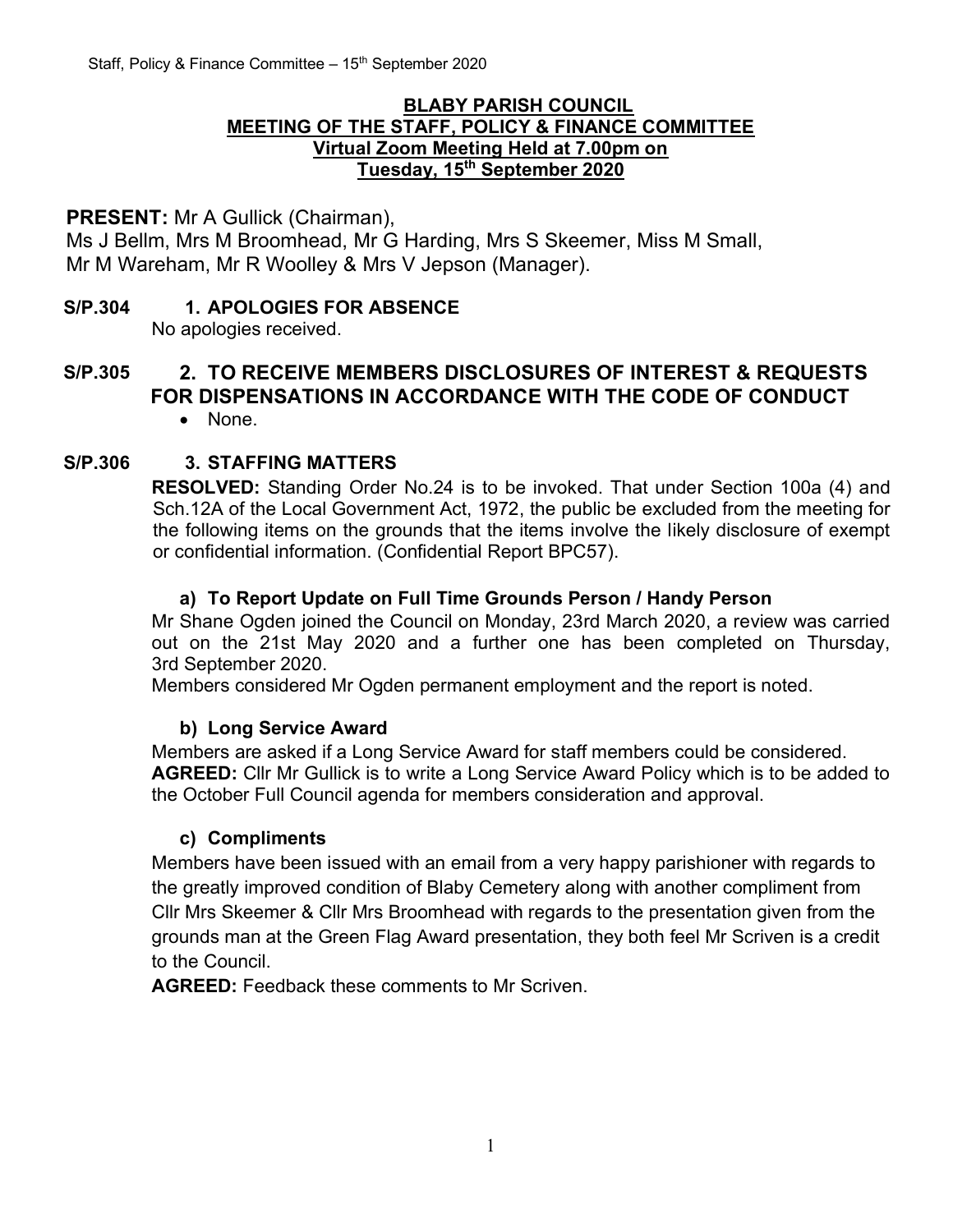## **d) Coronavirus**

Members had a lengthy discussion with regards to what action is to be taken if the Parish council staff were to either have Covid-19 symptoms or be in contact with somebody who has the symptoms and what action plan needs to be put in place in case of this happening.

The current Government Guidelines state that if you have been in contact with somebody that has tested positive for Coronavirus, that you and your family must quarantine for at least 14 days and you must make contact with anybody you have seen within a 48-hour period.

If you test positive for Coronavirus, you must self-isolate for at least 14 days. Your family and anybody you have been in contact with, within a 48-hour period must also quarantine for at least 14 days.

**AGREED:** If a member of staff within the Parish Council comes into contact with somebody that has tested positive for Coronavirus or has tested positive themselves or has the symptoms for the virus they must be sent home and would need to take a Covid-19 test.

**AGREED:** If the test is negative the member of staff may return to work.

**AGREED:** If the test is positive the member of staff would need to self-isolate for 14 days from the first day of showing any symptoms.

**AGREED:** Any member of staff displaying symptoms of coronavirus will have 3 unpaid waiting days, followed by statutory sick pay until a positive test is received. At this point, the member of staff will receive full pay for the duration of their leave.

**RESOLVED:** If a member of staff provides a positive test, the remaining members of staff will need to self-isolate for 14 days and this will be paid in full as this is no fault of their own.

If this was the case that all members of staff are to be off work for at least 14 days a contingency plan needs to be put into place for any work that cannot be delayed.

The following items would require urgent attention if all members of staff were off work:-

- Burials
- Cremations
- Office work
- Oakfield Park gate opening & closing daily
- Parks litter picking
- Visual walk around the parks for damage

# **AGREED:**

- Burials the office staff will issue a Councillor with a map of the grave and the grave marker will be put into place by a Councillor.
- Cremations Request the grave digger digs the cremation plots and a Councillor would be required to mark the grave.
- Office Work Purchase of a second laptop to include Office 365 etc. for both office staff members to be able to work from home.

**RESOLVED:** Standing Order No.24 is to be revoked.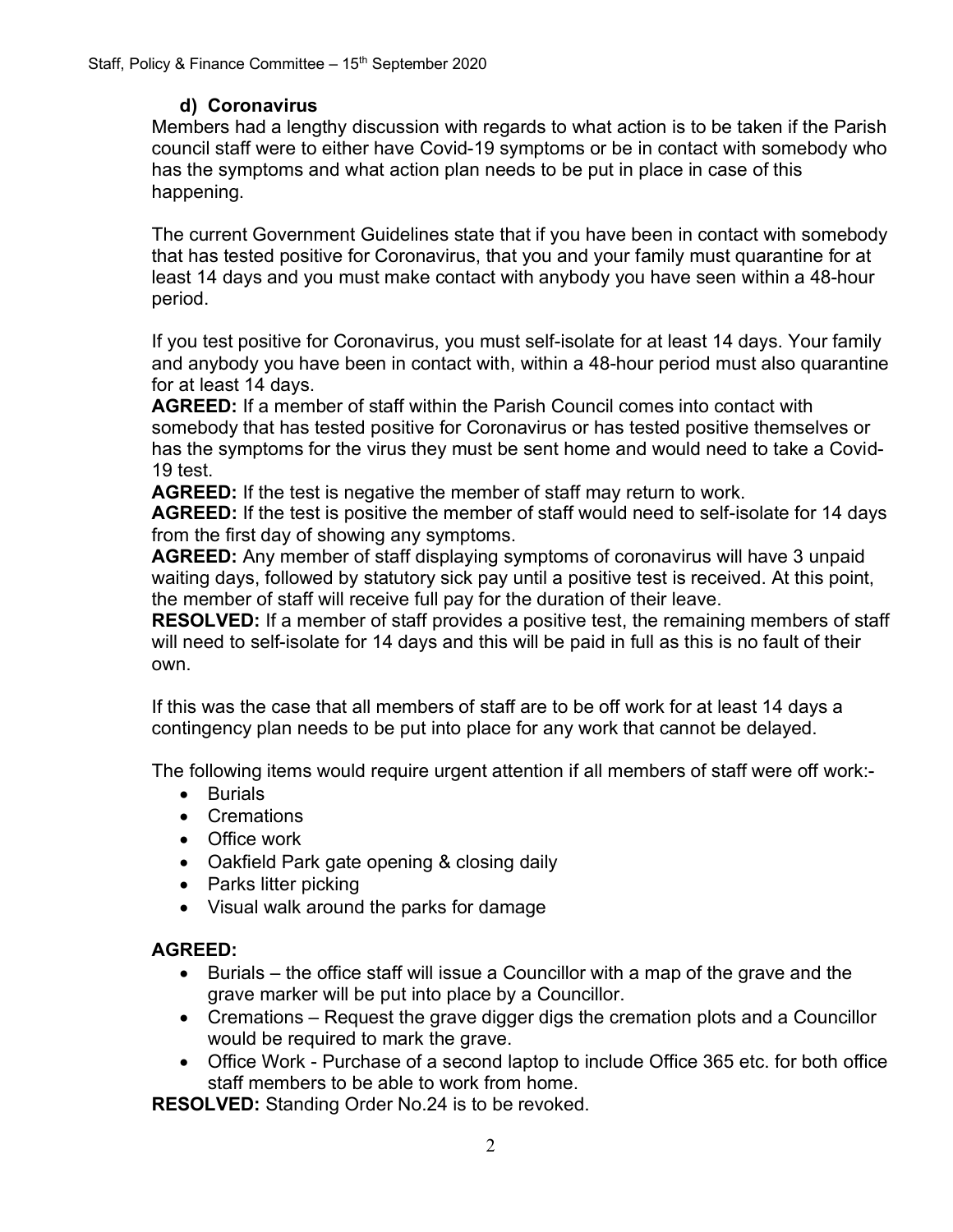## **S/P.307 4. TO CONSIDER THE COUNCIL'S STAFF HANDBOOK & COUNCIL POLICIES**

All members have been issued with a copy of the Staff Handbook, in which members chose to use in place of the Council's policies and procedures.

All of the Council's Employment policies and procedures have been updated to fall in line with the Staff Handbook.

**AGREED:** Cllr Mr Harding with go through the staff handbook and make any changes necessary.

**AGREED:** Cllr Ms Bellm will consider the Disciplinary Policy and make any changes necessary.

These include:

- Email & Internet
- Harassment/Discrimination/Complaints
- Absence from Work
- Capability Procedure
- Grievance
- Disciplinary
- Whistle Blowing
- Behaviour at Work
- Use of Council Vehicles

Members are informed that some of the Council's policies do not appear in the Staff Handbook, below are the following additional employment policies:-

- Employment 5 Workstations & Display Screen Equipment
- Employment 9 Discretion
- Employment 10 Redundancy
- Employment 11 Violence & Aggression
- Employment 12 Lone Working

**AGREED:** Retain the above existing 5 employment policies.

Other policies members are asked to consider and adopt are:-

- Employment Policy 13 Behaviour at Work
- Employment Policy 14 Driving Council Vehicles
- Employment Policy 15 Training
- General Policy 28 Co-option

**AGREED:** Adopt the above 4 policies.

#### **S/P.308 5. TO REPORT UPDATE ON STAFF TRAINING**

#### **a) Manager**

## **Risk Assessment – The Good, the Bad and the Ugly – Monday, 3 rd August**

The manager attended a training course on Risk Assessment – The Good, the Bad and the Ugly priced at £30.00.

**RESOLVED:** Accept the cost of £30.00 for this training course.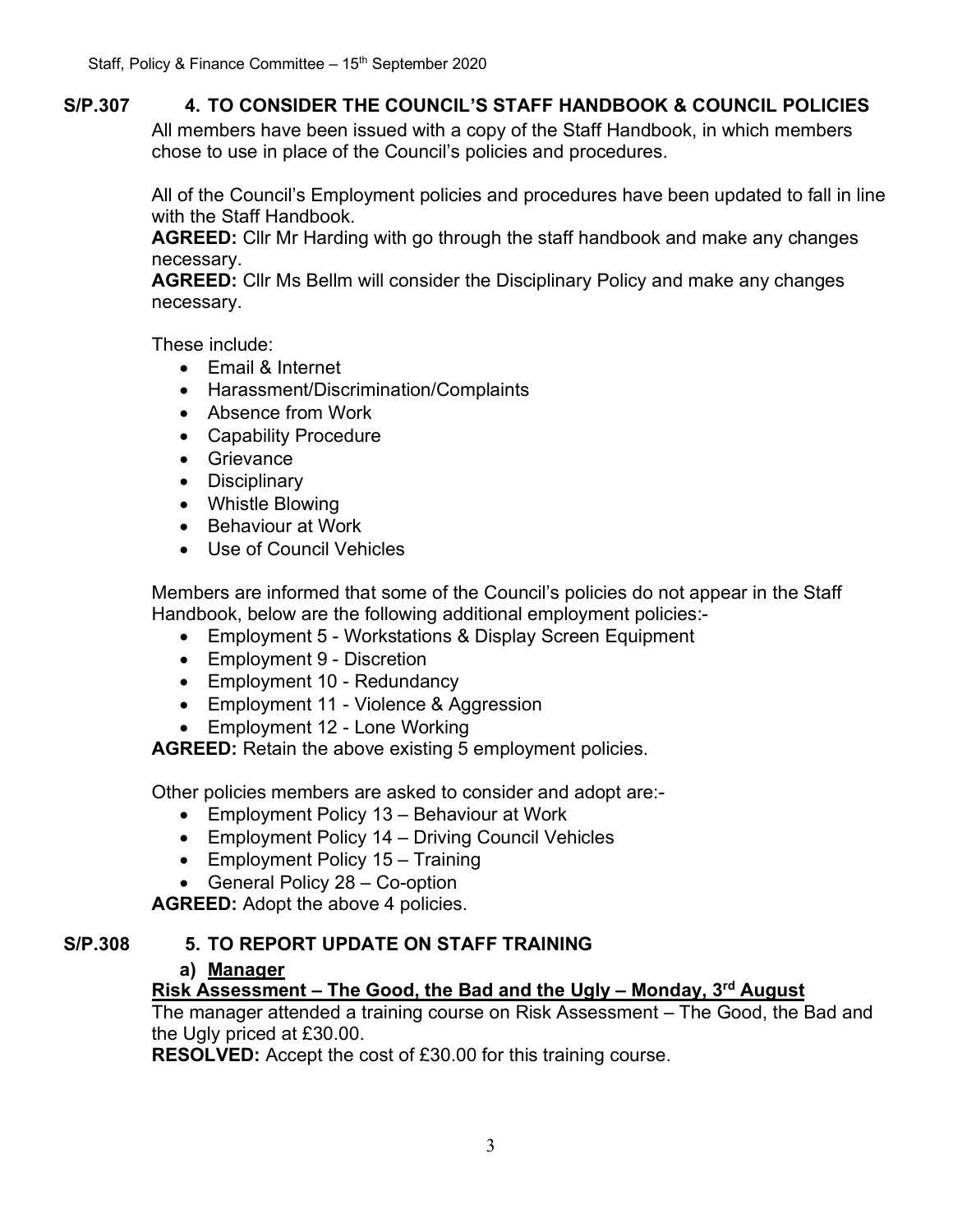## **Website Accessibility Compliance – Tuesday, 15th September 2020**

The manager & assistant manager attended a training course on 'Website Accessibility Compliance – Where we are, What's left to do and How to get there on Tuesday, 15<sup>th</sup> September at a cost of £20.00.

**RESOLVED:** Accept the cost of £20.00 for this training course.

#### **An Introduction to Employment Law for Parish Councils – Wednesday, 16th September 2020**

The manager is due to attend a training course on 'An Introduction to Employment Law for Parish Councils on Wednesday, 16<sup>th</sup> September at a cost of £40.00. **RESOLVED:** Accept the cost of £40.00 for this training course.

## **National Conference – Monday, 12th October – Friday, 16th October 2020**

Each year the manager normally attends the Society of Local Council Clerks training seminar (SLCC), this year they are introducing their first-ever virtual National Conference packed with best-practice advice.

The week-long festival of learning signifies an immense step forward for the SLCC in terms of virtual conferencing.

**RESOLVED:** The manager is to attend the Virtual National Conference priced at  $£25.00 + VAT.$ 

## **Presenting and Handling Challenges in Meetings – Thursday, 19th November 2020**

The manager is due to attend a Presenting and Handling Challenges in Meeting training course on Thursday, 19<sup>th</sup> November priced at £40.00.

**RESOLVED:** The manager is to attend the Presenting and Handling Challenges training meeting priced at £40.00 + VAT.

## **b) Assistant Manager**

The assistant manager is due to attend the Fire Safety & Fire Marshall Training course on Monday, 12<sup>th</sup> October priced at £50.00.

**RESOLVED:** The Assistant Manager is due to attend the Fire Safety & Fire Marshall training priced at £50.00 + VAT.

## **Introduction to Local Council Administration (ILCA)**

Members are asked if the assistant manager could apply to do The Introduction to Local Council Administration (ILCA) Level 2 online training course.

The aim of the course is to provide an introduction to the work of a local council, the clerk and its councillors. The course is priced at £99.00 + VAT.

**RESOLVED:** The Assistant Manager is to apply to take The Introduction to Local Council Administration (ILCA) Level 2 online training course priced at £99.00 + VAT.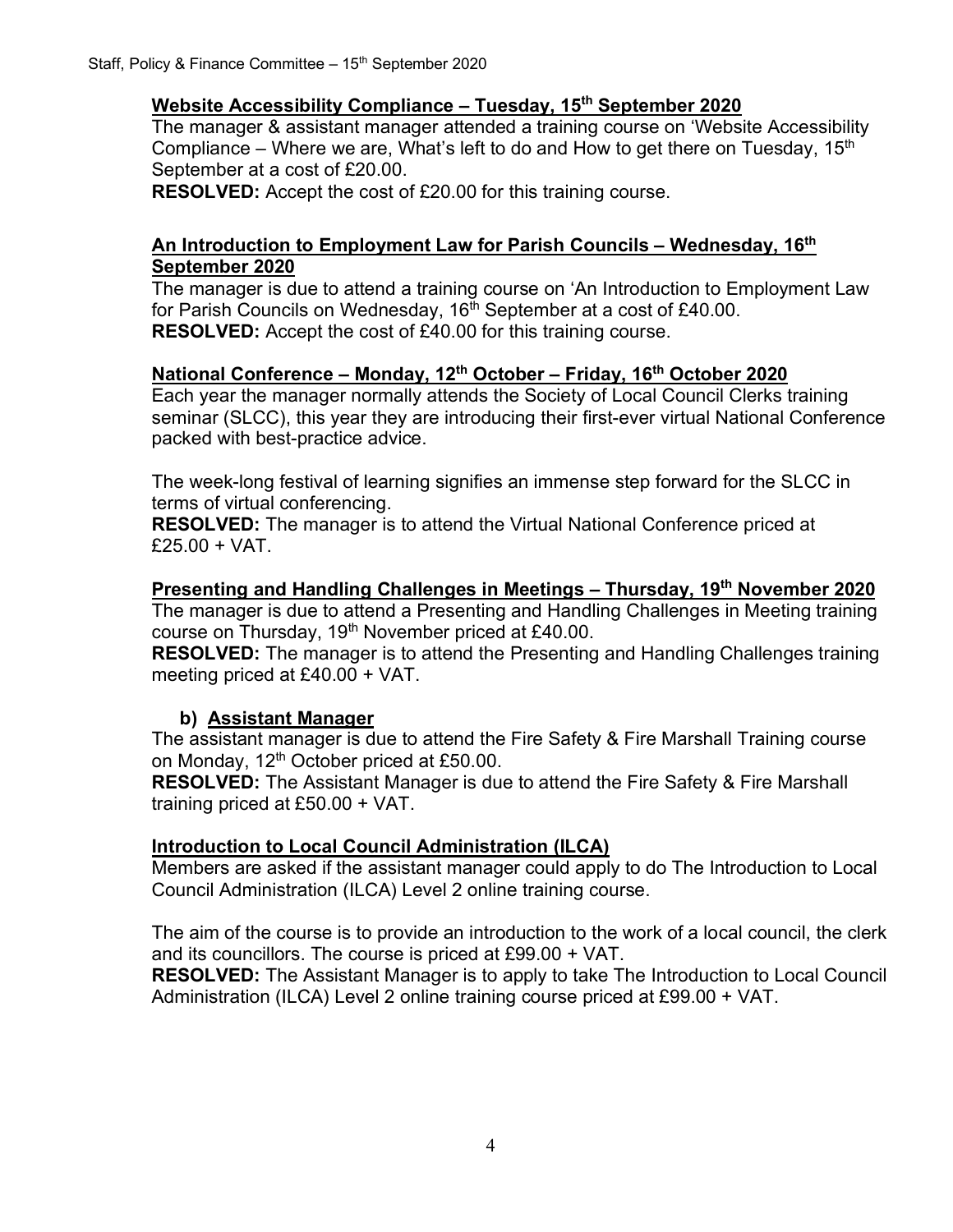## **c) Full Time Groundsman – Mr Shane Ogden**

The full time groundsman will be required to attend the Playground Inspection training course once the current restrictions in place are lifted.

**RESOLVED:** The full time groundsman is to attend the Playground Inspection training course priced at £50.00.

# **d) Other Training Courses for Consideration**

2 x Full Time Grounds man - Mole Catching

**AGREED:** This item is to be added to the next Estates & Community committee agenda for members to consider quotations for a pest controller to carry out the work required.

1 x Full Time Grounds man – Chainsaw

1 x Full Time Grounds man – Pesticide Training

**AGREED:** Members feel as one member of staff is trained on the Chainsaw and Pesticide no further action is required to be taken at present.

## **First Aid Training Quotations**

All staff require First Aid training, members are asked to consider the following quotations:-

| <b>Quotation 1</b>                                                                                                                                                                                        | <b>Quotation 2</b>                                                                                                                                                                                                                                          | <b>Quotation 3</b>                                                                                                                                                                                                            |
|-----------------------------------------------------------------------------------------------------------------------------------------------------------------------------------------------------------|-------------------------------------------------------------------------------------------------------------------------------------------------------------------------------------------------------------------------------------------------------------|-------------------------------------------------------------------------------------------------------------------------------------------------------------------------------------------------------------------------------|
| <b>Schedule:</b><br>The course commences at<br>09:30 and will finish at 16:30                                                                                                                             | Duration: one-day (6<br>hours)                                                                                                                                                                                                                              | What the course covers:<br>First aid kits and legislation<br><b>CPR</b> and resuscitation                                                                                                                                     |
| at the latest, and we would                                                                                                                                                                               | <b>Assessment</b>                                                                                                                                                                                                                                           | Using an AED in the event                                                                                                                                                                                                     |
| recommend arriving no<br>more than 10 minutes                                                                                                                                                             | <b>method:</b> Activities, test<br>paper, practical                                                                                                                                                                                                         | of a cardiac arrest<br>Dealing with an                                                                                                                                                                                        |
| before the start of the                                                                                                                                                                                   | assessment                                                                                                                                                                                                                                                  | unconscious casualty                                                                                                                                                                                                          |
| course.                                                                                                                                                                                                   | <b>Suggested progression:</b>                                                                                                                                                                                                                               | Choking children and<br>adults                                                                                                                                                                                                |
| Included:<br><b>Refreshments</b><br>Free onsite parking<br><b>Free First Aid Annual</b><br>Update courses at 12 & 24<br>months<br>Certification for three years<br>All course resources<br>Defib Training | <b>Recommended Annual</b><br><b>Refresher Training;</b><br><b>Mandatory Requalification</b><br>every three years by re-<br>taking the one-day course;<br>Option to upgrade to<br>the First Aid at Work 3 day<br>qualification;<br><b>Automatic External</b> | Minor Bleeding wounds<br>Minor burns<br>Dealing with eye injuries<br>Managing epilepsy<br>Other minor ailments<br>There are four practical<br>skill assessments and 1<br>Multiple choice test as part<br>of the certification |
| Location:                                                                                                                                                                                                 | Defibrillation training.                                                                                                                                                                                                                                    | requirements<br><b>Course Duration:</b>                                                                                                                                                                                       |
| <b>Desford</b>                                                                                                                                                                                            | Location:<br>Rothley                                                                                                                                                                                                                                        | 6.5 hours including all<br>required assessments                                                                                                                                                                               |
|                                                                                                                                                                                                           |                                                                                                                                                                                                                                                             | What is Included:                                                                                                                                                                                                             |
|                                                                                                                                                                                                           |                                                                                                                                                                                                                                                             | Training Manual, 3 year<br>certification, latest                                                                                                                                                                              |
|                                                                                                                                                                                                           |                                                                                                                                                                                                                                                             | protocols, COVID training.                                                                                                                                                                                                    |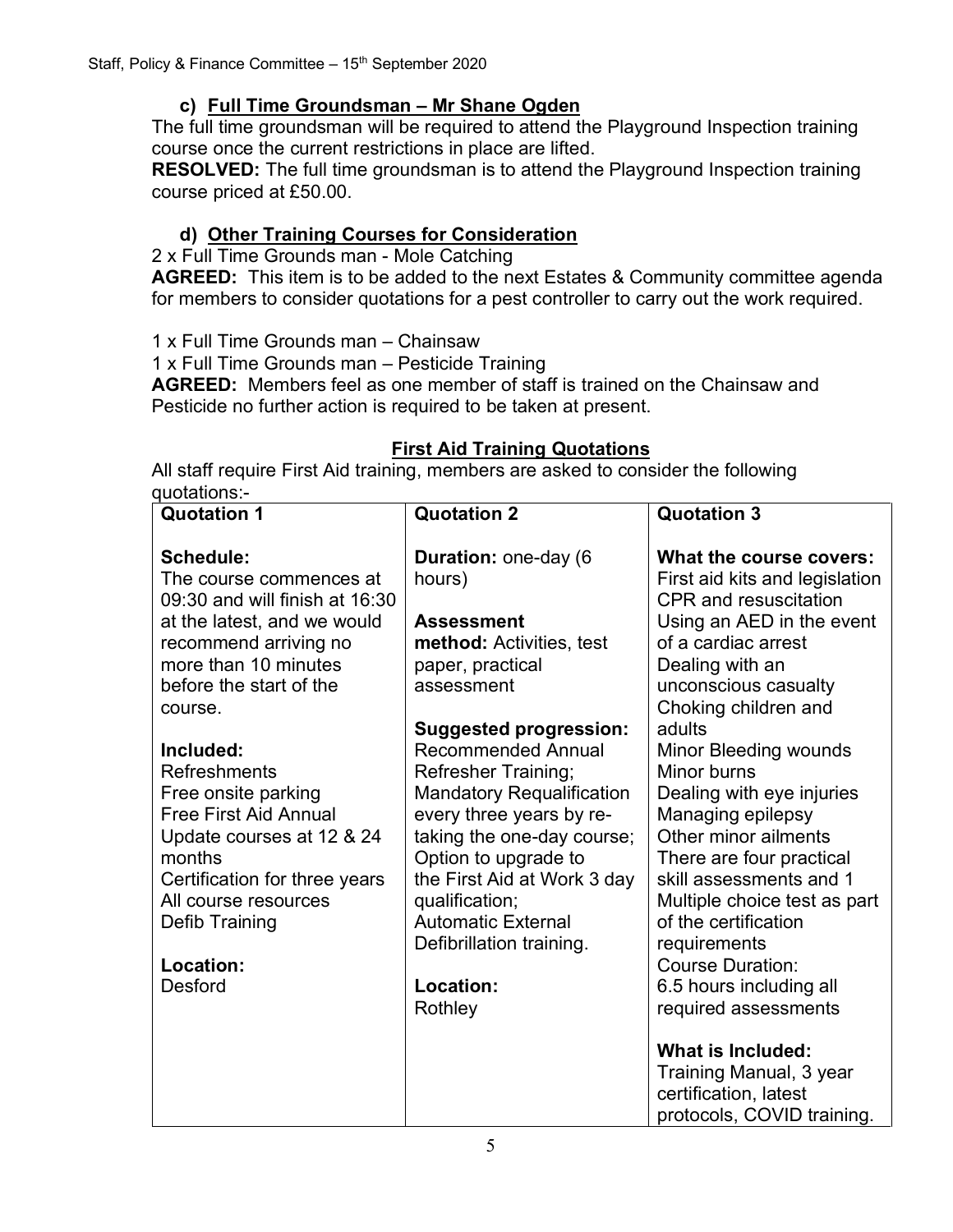|  | Tea and coffee provided.                                           |
|--|--------------------------------------------------------------------|
|  | Location:<br>Open courses are held at<br>our premises in Leicester |
|  |                                                                    |

## **£114.49 + VAT Per Person £70.00 + VAT Per Person £89.00 + VAT Per Person**

**RESOLVED: -** Accept quotation number 3 for the two full time groundstaff, Assistant Manager and Manager to attend the First Aid training course priced at £89.00 + VAT per person.

## **S/P.309 6. TO CONSIDER EMPLOYEES PAY & CONDITION OF WORKING**

**RESOLVED:** Standing Order No.24 is to be invoked. That under Section 100a (4) and Sch.12A of the Local Government Act, 1972, the public be excluded from the meeting for the following items on the grounds that the items involve the likely disclosure of exempt or confidential information. (Confidential Report BPC57).

All members have been issued with a copy of the National Joint Council for Local Government Services salary scales for 2020.

#### Local Government Pay Deal Agreed

We have been advised that UNISON has voted to accept the pay offer by a two to one margin and similarly the GMB have accepted. While UNITE members voted by 70% to reject this offer, however in-line with the constitution of the National Joint Council (NJC), UNBITE accepts the collective majority of the other unions and the pay award will now be implemented.

The agreement which is backdated to 1<sup>st</sup> April 2020, is for a 2.75% increase and an additional days' leave, bringing it up to 22 days for employees with less than 5years service, which also applies from the above date.

**RESOLVED:** All members of staff are awarded the National Living Wage pay increase as of 1<sup>st</sup> April 2020 and the report is noted.

**RESOLVED:** Standing Order No.24 is to be revoked.

## **S/P.310 7. TO REPORT UPDATE ON BLABY CIVIC CENTRE TENANTS**

#### **The Bodie Hodges Foundation**

The Bodie Hodges Foundation have given written notice to end their tenancy by the end of August 2020.

#### **Michelle De Carle Physiotherapy**

De Carle Physiotherapy's lease ends on the 30<sup>th</sup> September 2020, if renewed her return to practice is likely to recommence at the beginning of November 2020.

She has requested prices for a 1, 2 & 3 year lease for the Hawk Room & the Oakfield Room.

**RESOLVED: -** The following lease fees for a 1, 2 & 3 year contract for the Hawk Room & Oakfield Room are to be offered to De Carle Physiotherapy:-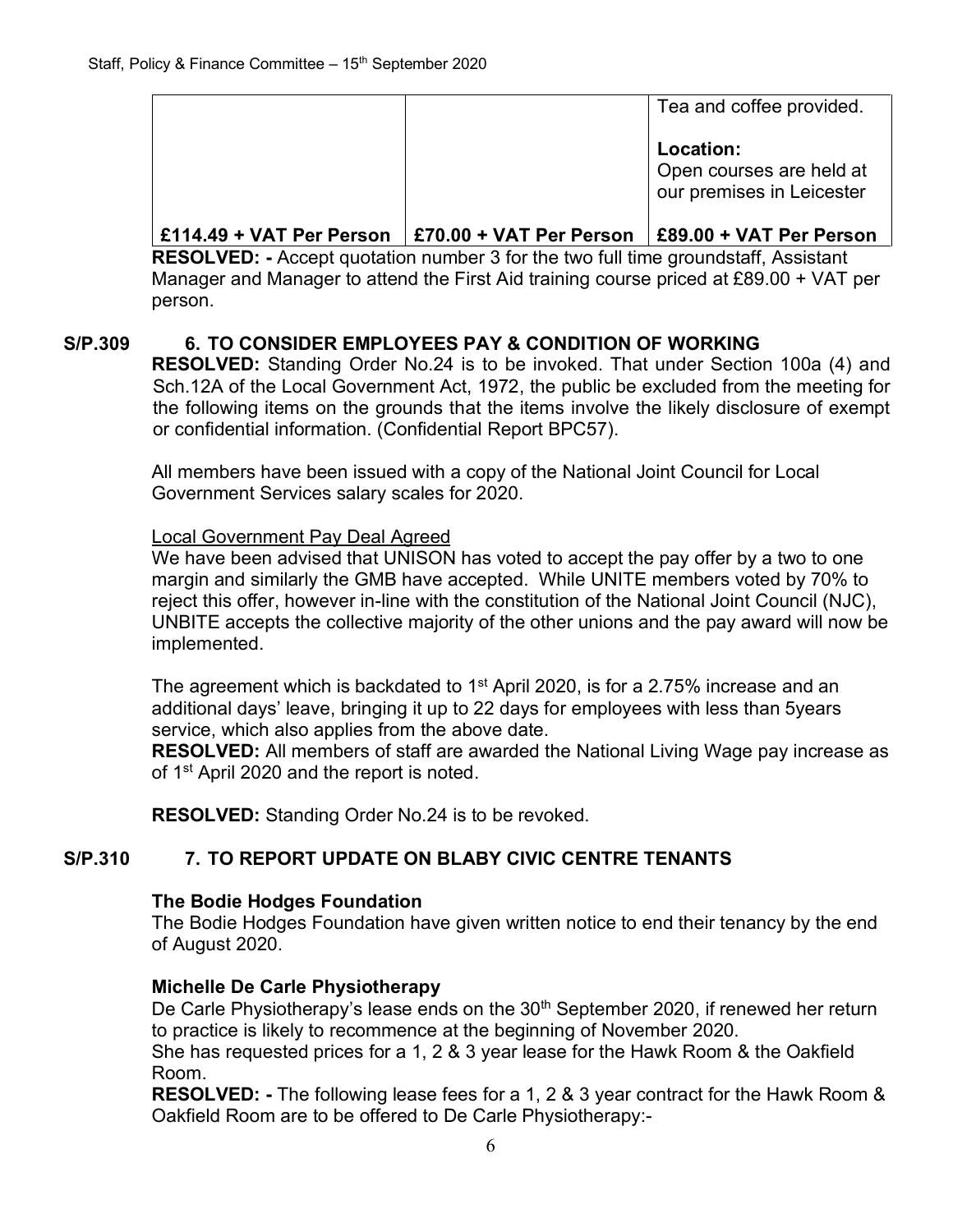Hawk Room One Year Contract = £550.00 + VAT per month. Two Year Contract =  $£525.00 + VAT$  per month. Three Year Contract =  $£500.00 + VAT$  per month.

Oakfield Room

One Year Contract =  $£1,100 + VAT$  per month.

Two Year Contract =  $£1,050 + VAT$  per month.

Three Year Contract =  $£1,000 + VAT$  per month.

**AGREED:** Members agreed that De Carle Physiotherapy will not be charged rent whilst not using the building, until her service resumes in November 2020.

**RESOLVED:** Once De Carle Physiotherapy returns to work rent will need to be paid in full or half rent for if they are only using their room for less than 2  $\frac{1}{2}$  days per week.

## **Rockstar Marketing**

Rockstar have been working from the Civic Centre for two days a week and their tenancy is due for renewal on 1<sup>st</sup> February 2021.

## **Reflections – Counselling**

The Counsellors returned to work on Monday,  $6<sup>th</sup>$  July 2020 and have been back full time since then and paying their full rent. Their tenancy isn't due for renewal until the 30th September 2021.

## **Go Kart Party**

Go Kart Party's tenancy is due for renewal at the end of September 2020, they have confirmed they wish to remain in the building and wish to sign a new tenancy agreement for 3 months at their existing rate.

**RESOLVED:** Arrange for a new tenancy agreement to be set up for Go Kart Party from the 1<sup>st</sup> October 2020 – 31<sup>st</sup> December 2020.

**AGREED:** This item is to be added to the December Staff, Policy & Finance committee agenda for further consideration.

#### **Empty Office to Rent – Hawk Room**

The vacant Hawk Room has been advertised as available to rent. We have currently had one viewing and a couple of other interested parties.

## **S/P.311 8. TO CONSIDER THE PARISH COUNCIL SERVER**

It has been queried if we should request for the old server and discs to be returned to the Parish Council for their own use.

It is reported that due to the age of the server it is out of warranty and does not support the latest operating systems. With the server being second hand as well as having known errors on the drives no other user would want to purchase this and trust the reliability of it.

**AGREED:** Members do not wish to have the old server and disk back; no further action is to be taken.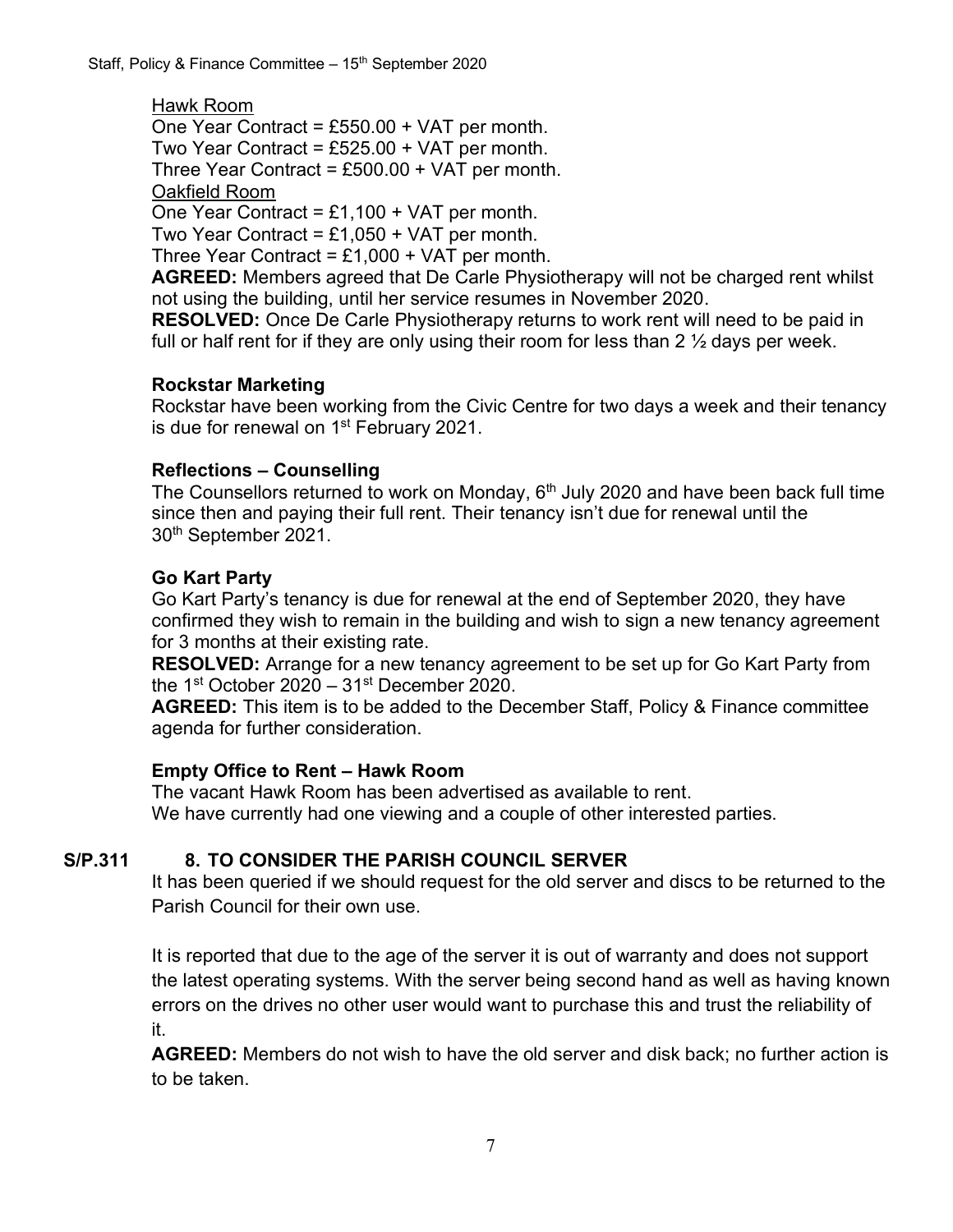## **S/P.311 9. TO REPORT UPDATE ON THE LOCAL COUNCIL AWARD SCHEME APPLICATION**

Members are informed that the application for the Local Council Award Scheme, Foundation Level has been received from the National Association of Local Councils (NALC).

It has been confirmed the application has been through the triage process prior to being assessed by the panel and feedback is to be considered by members of the committee with the deadline being the  $9<sup>th</sup>$  October 2020.

**AGREED:** A sub committee of the following members is to be set up to create an action plan for the Parish Council: -

- Cllr Ms Bellm
- Cllr Mrs Broomhead

**AGREED:** The feedback correspondence is to be sent to the above members and a zoom meeting is to be arranged to discuss the actions required.

## **S/P.311 10. TO CONSIDER LOLER INSPECTION QUOTATIONS**

A thorough examination is required by LOLER lifting regulations. These regulations apply to all organisations whose employees use lifting equipment whether owned by them or not. Regulations place the responsibility of finding a competent person to regularly inspect lifts on the lift owner or site manager.

| <b>Quotation 1</b>                                                                                            | <b>Quotation 2</b>                                                                                                                                                                                                                                                                                                           | <b>Quotation 3</b>                                                                                                         |
|---------------------------------------------------------------------------------------------------------------|------------------------------------------------------------------------------------------------------------------------------------------------------------------------------------------------------------------------------------------------------------------------------------------------------------------------------|----------------------------------------------------------------------------------------------------------------------------|
| This is an annual<br>contract and will<br>include 2 inspections<br>to the lift within the<br>12-month policy. | Our cost to attend your premises<br>and carry out Annual (2 x 6 monthly<br>statutory compliance/safety<br>inspection) visit in accordance with<br><b>LOLER (lifting Operations and</b><br><b>Lifting Equipment Regulations 1998)</b><br>on passenger lift listed below:<br>- 1no Passenger Lift Serving 2<br>floors $(G 81)$ | <b>LOLERS</b> are<br>required by law<br>on passenger<br>lifts.<br>These<br>Independent<br>examinations are<br>2x per annum |
| £265.65 + VAT                                                                                                 | £550.00 + VAT                                                                                                                                                                                                                                                                                                                | £299.00 + VAT                                                                                                              |

**RESOLVED:** Accept quotation number 1 for the Loler lift inspection at a cost of £265.65 + VAT.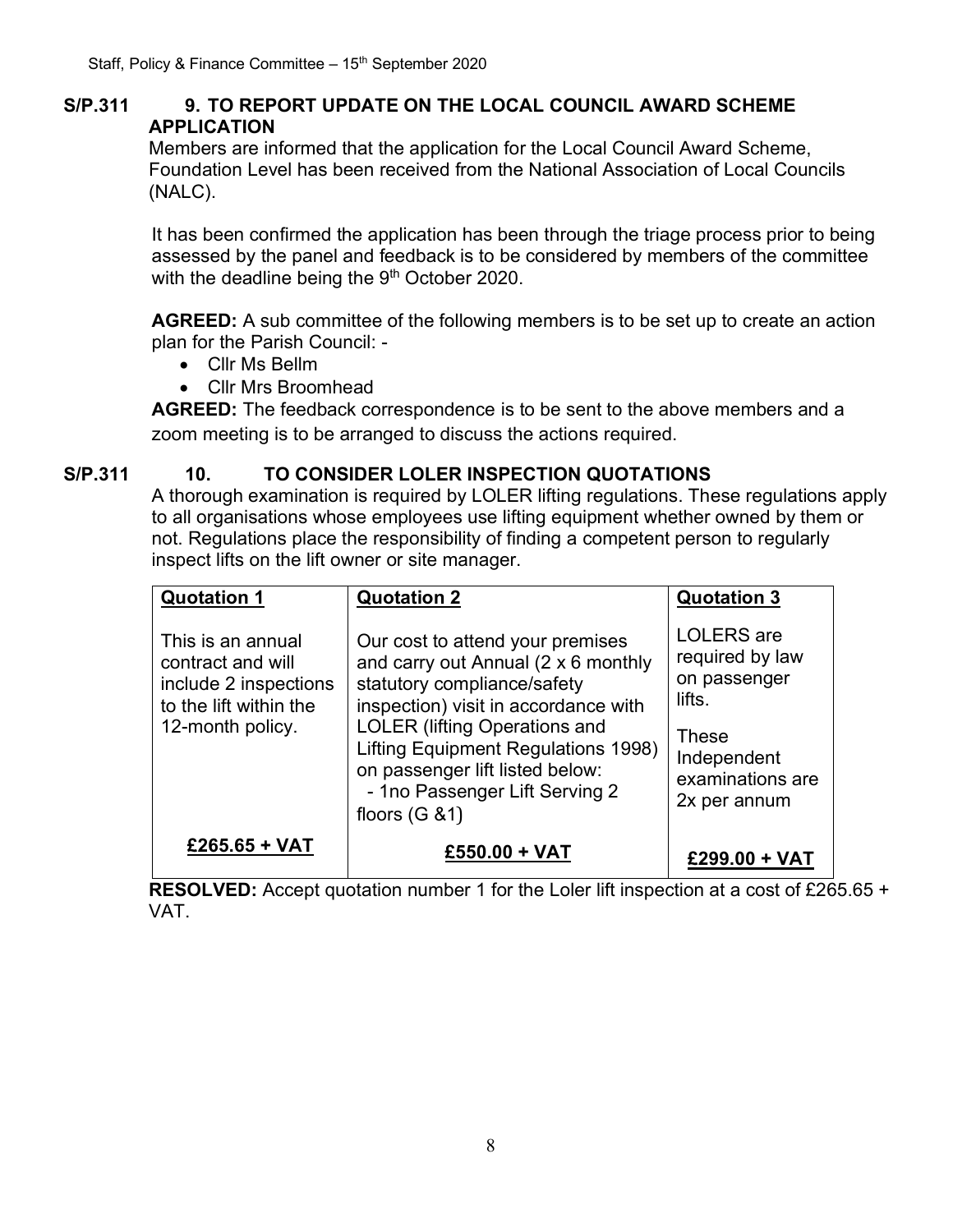## **S/P.312 11. TO CONSIDER VALUATION QUOTATIONS OF BLABY CIVIC CENTRE**

The Council's internal auditor suggested the Civic Centre building was re-valued as the value on the current assets register seemed very low.

Members are asked to consider the two quotations obtained to provide a RICS 'Red Book' freehold valuation for Blaby Civic Centre.

A RICS Valuation is a Red Book Global Standards which contains mandatory rules, best practice guidance and related commentary for all members undertaking asset valuations.

The Red Book is issued by RICS as part of our commitment to promote and support high standards in valuation delivery worldwide.

| <b>Quotation 1</b>                                   | <b>Quotation 2</b>                                       | <b>Quotation 3</b>                        |
|------------------------------------------------------|----------------------------------------------------------|-------------------------------------------|
| The first valuation was<br>quoted at $£800.00 + VAT$ | The second valuation<br>was quoted at £600.00 $+$<br>VAT | The third company have<br>declined quote. |

**RESOLVED:** Accept quotation number 2 for the valuation of Blaby Civic Centre priced at £600.00 + VAT.

## **S/P.313 12.CORRESPONDENCE RECEIVED AFTER ISSUE OF AGENDA: FOR INFORMATION ONLY**

#### **a) To Report Update on Website Accessibility Regulations Webinar**

The Manager and Assistant Manager attended the Website Accessibility Regulations Webinar as new regulations and law are being put in place surrounding website accessibility.

All local council websites will have to comply with [The Public Sector Bodies \(Websites](https://www.gov.uk/guidance/accessibility-requirements-for-public-sector-websites-and-apps)  [and Mobile Applications\) Accessibility Regulations 2018](https://www.gov.uk/guidance/accessibility-requirements-for-public-sector-websites-and-apps) by 23rd September 2020.

The Parish Council needs to ensure that our content and documents are accessible, and we will need to test our website is accessible.

After the webinar, the Manager and Assistant Manager were concerned that they may not be able to carry out all the work required to conform with the new law, as this is not their area of expertise.

The Councils website provider has offered the following solutions:

The new regulation requires that any text on your website has a minimum colour contrast ratio of 4.5 to 1. Some of your sites may not meet this requirement. If you find that your website fails on colour contrast, then we can change the template colours for you for a fixed one-off fee of £120 + VAT.

You may wish to produce a [personalised accessibility statement.](https://www.2commune.com/2commune-accessibility.html)